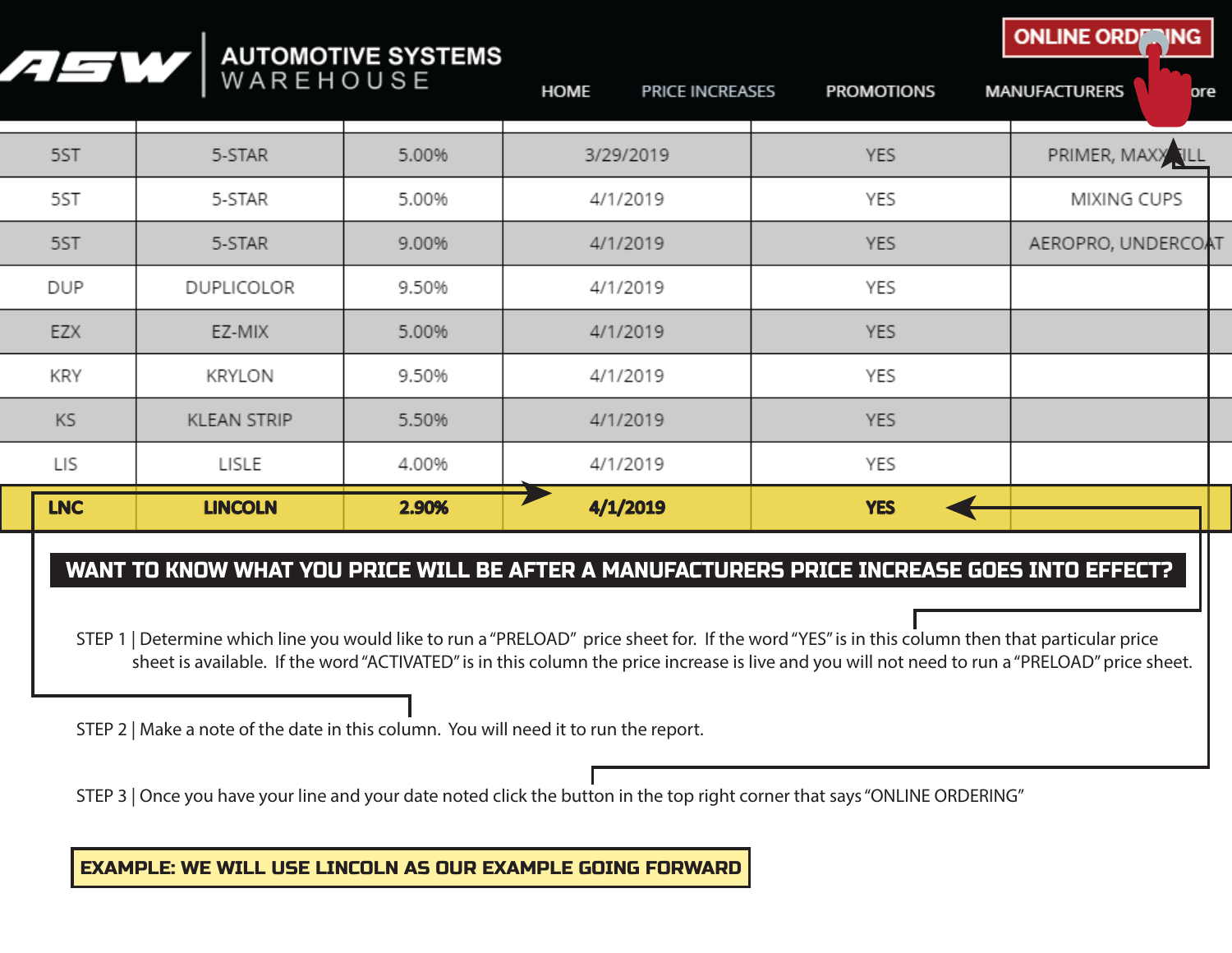

**Catalog Home** 



**B** Spray Equipment (275)

- **El Stripe Tape (627)**
- **El Tapes (175)**
- **E** Thinners, Reducers & Chemicals (171)

**Browse by Brand** 

- **T** Tools & Accessories (1213)
- **Welding & Related (14)**

## **Welcome to Automotive Systems Warehouse**

Welcome to the NEW & IMPROVED Automotive Systems Warehouse Online Order System. This site allows for a registered user to easily check stock, in all 4 of our locations, place orders from their primary location, as well as view their cost and suggested list for those items. Registered users will also have access to any and all important documents related to individual products such as SDS, Tech Data Sheets, Parts Breakdowns, and Instruction Sheets as well as Informative Videos and much more. We at Automotive Systems Warehouse look forward to the added value we can provide to our customers with the advent of this site and welcome any suggestions on improving the feel of the site.

STEP 4 | Clicking that button will bring you to our Online ordering website. Once here scroll down until you see a green bar that says -"BROWSE BY BRAND" click this button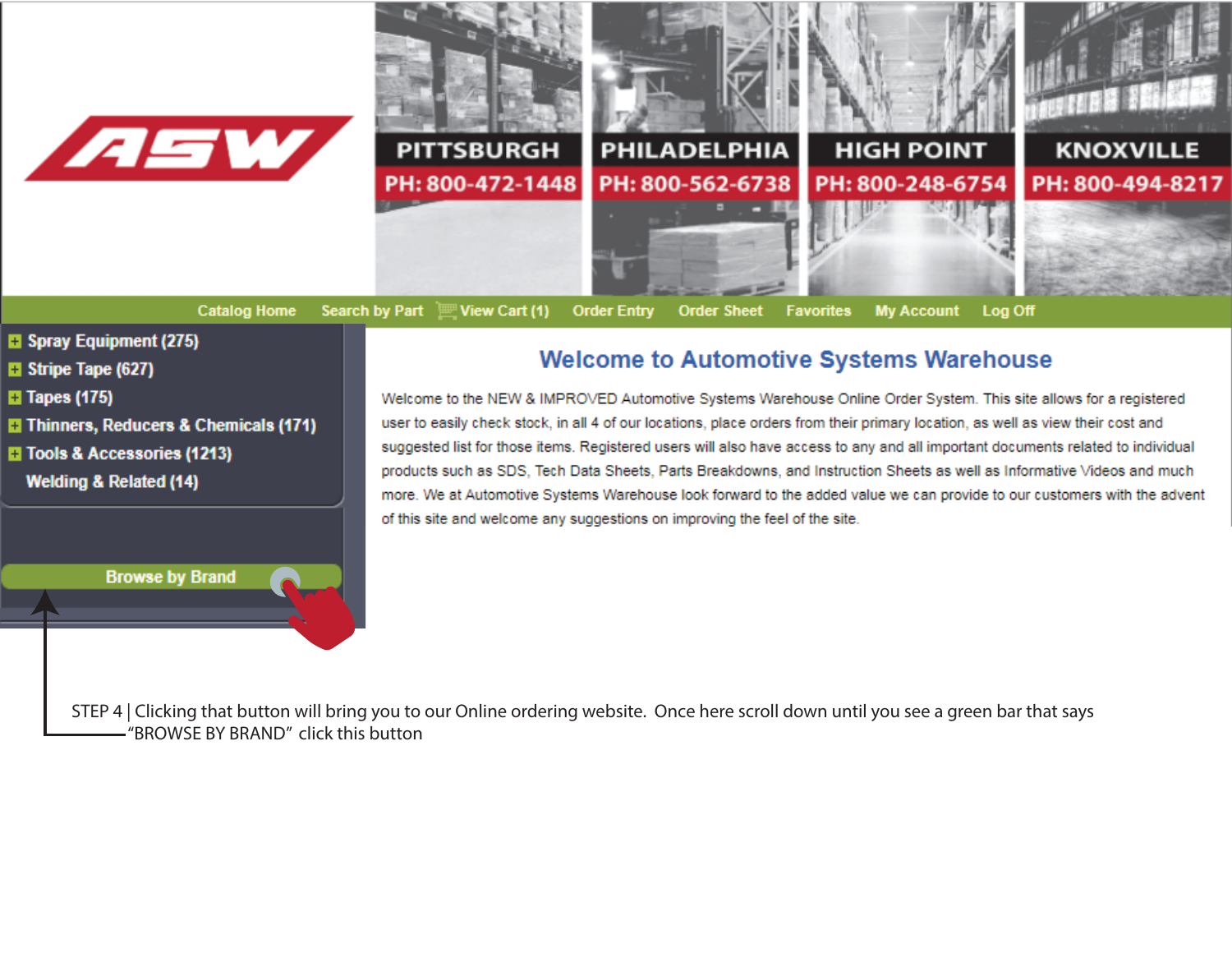

## Shop Here for the Brands You Can Trust

Looking for the brands you know and trust? You're in the right place. You can depend on us to research, evaluate and bring to you the best brands in the industry. Choose from the brands below to begin shopping.



STEP 5 | Clicking that button will bring you to this screen. Use the letters in the strip above to alphabetically jump to the area where your manufacturer will be.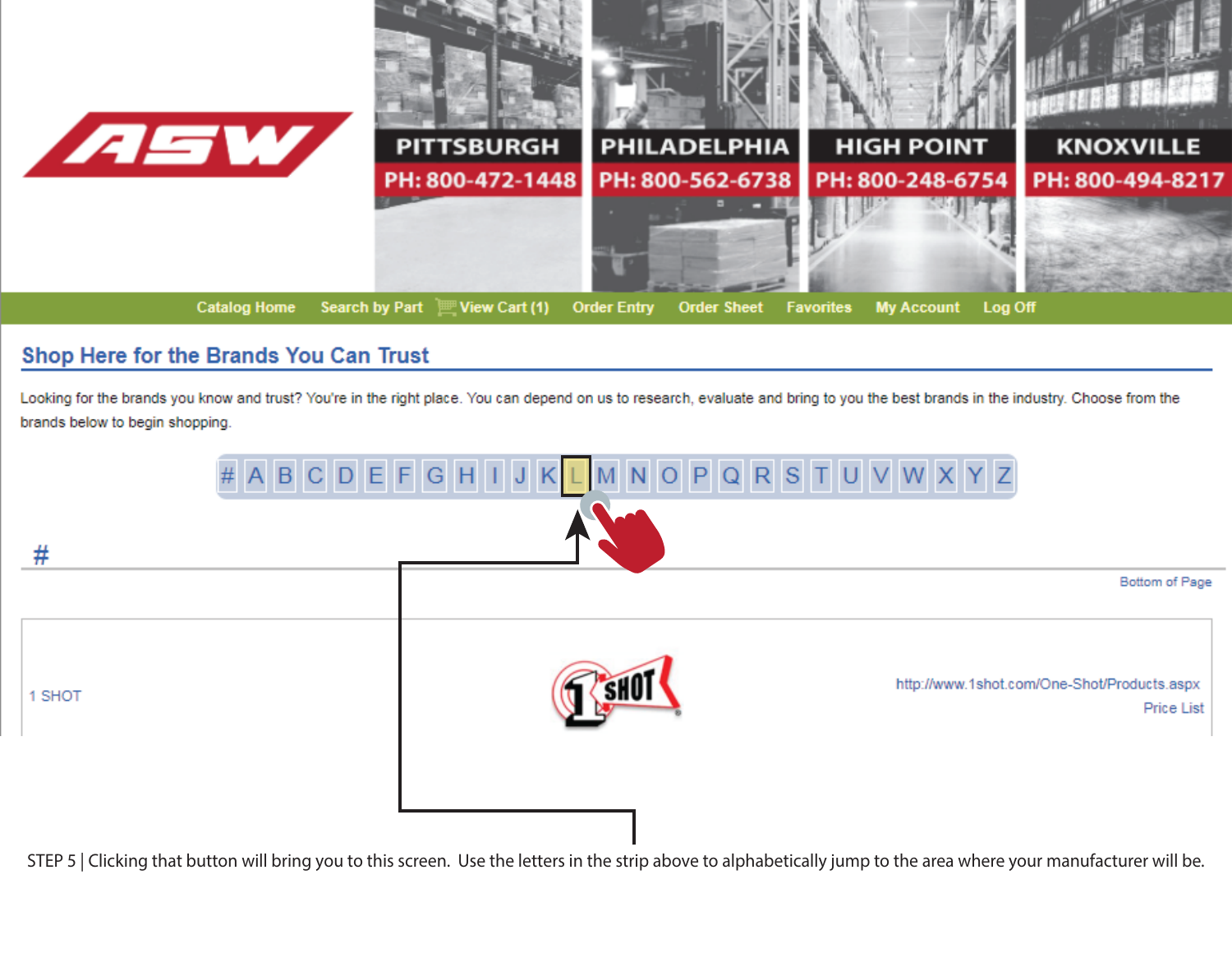